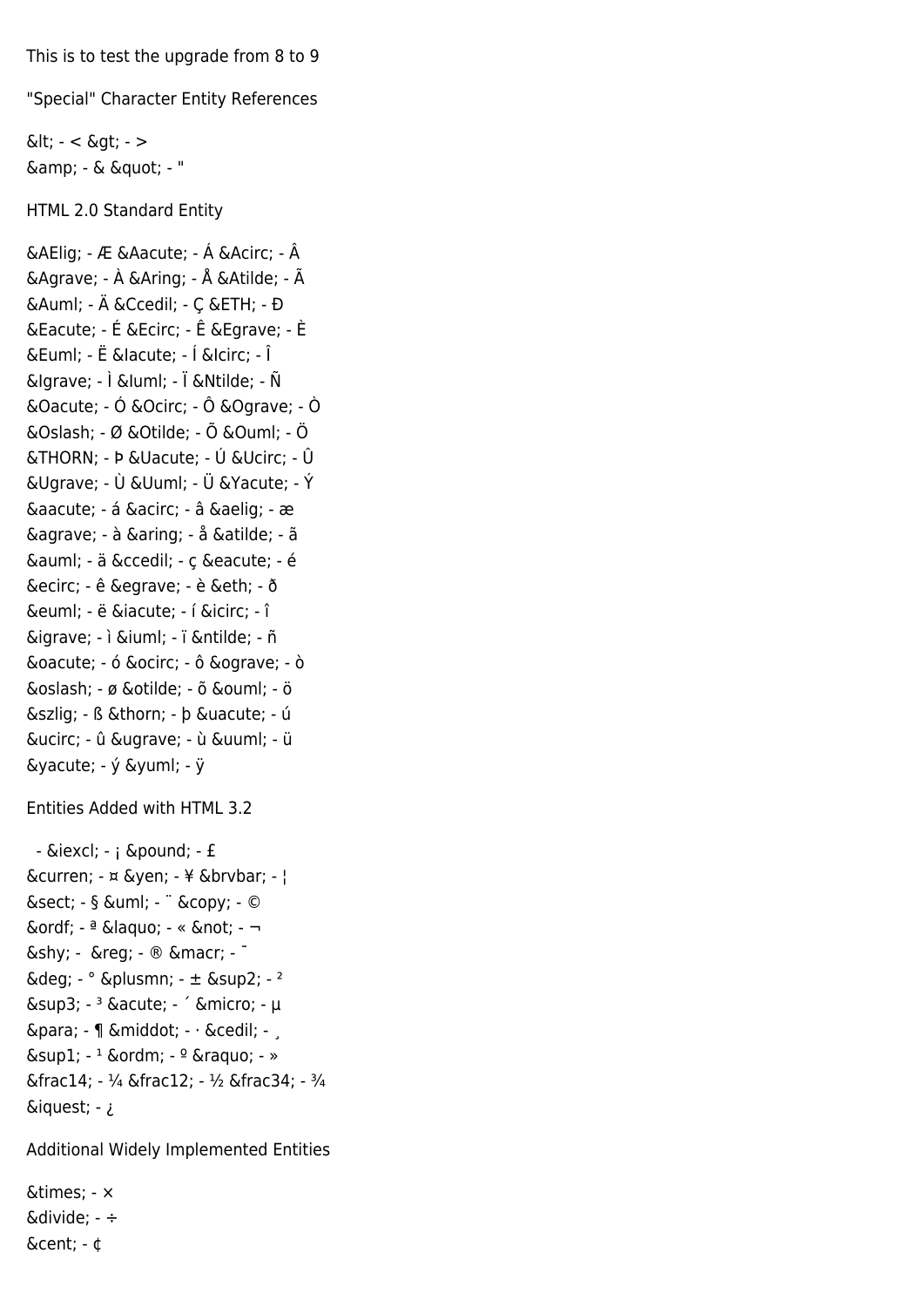### **This is to test Jonny's script**

| "Special" Character Entity References  |                          |                         |              |                          |                 |                |                          |                    |
|----------------------------------------|--------------------------|-------------------------|--------------|--------------------------|-----------------|----------------|--------------------------|--------------------|
| <                                      | $\overline{a}$           | $\,<$                   | $\delta$ gt; |                          | >               |                |                          |                    |
| &                                      | $\overline{\phantom{0}}$ | &                       | "            |                          | п               |                |                          |                    |
| HTML 2.0 Standard Entity               |                          |                         |              |                          |                 |                |                          |                    |
| Æ                                      | $\overline{\phantom{0}}$ | Æ                       | Á            | $\overline{\phantom{0}}$ | Á               | Â              | $\overline{\phantom{a}}$ | Â                  |
| À                                      | $\overline{\phantom{a}}$ | À                       | Å            | $\overline{a}$           | Å               | Ã              | $\overline{\phantom{0}}$ | Ã                  |
| Ä                                      | $\frac{1}{2}$            | Ä                       | Ç            | $\overline{\phantom{0}}$ | Ç               | Ð              | $\overline{a}$           | Ð                  |
| É                                      | $\overline{\phantom{a}}$ | É                       | Ê            | $\overline{\phantom{0}}$ | Ê               | È              | $\overline{\phantom{a}}$ | È                  |
| Ë                                      | $\overline{\phantom{a}}$ | Ë                       | Í            | $\overline{\phantom{0}}$ | Í               | Î              | $\overline{a}$           | Î                  |
| Ì                                      | $\blacksquare$           | Ì                       | Ï            | $\bar{ }$                | Ϊ               | Ñ              | $\overline{\phantom{a}}$ | Ñ                  |
| Ó                                      | $\blacksquare$           | Ó                       | Ô            |                          | Ô               | Ò              | $\frac{1}{2}$            | Ò                  |
| Ø                                      | $\frac{1}{2}$            | Ø                       | Õ            | $\overline{a}$           | Õ               | Ö              | $\frac{1}{2}$            | Ö                  |
| Þ                                      |                          | Þ                       | Ú            | $\overline{\phantom{0}}$ | Ú               | Û              | $\overline{\phantom{a}}$ | Û                  |
| Ù                                      | $\overline{\phantom{a}}$ | Ù                       | Ü            | $\overline{\phantom{0}}$ | Ü               | Ý              | $\overline{\phantom{a}}$ | Ý                  |
| á                                      | $\overline{\phantom{a}}$ | á                       | â            | $\overline{\phantom{0}}$ | â               | æ              | $\overline{\phantom{a}}$ | æ                  |
| à                                      | $\frac{1}{2}$            | à                       | å            | $\frac{1}{2}$            | å               | ã              | $\overline{\phantom{a}}$ | ã                  |
| ä                                      | $\overline{\phantom{a}}$ | ä                       | ç            | $\overline{\phantom{0}}$ | Ç               | é              | $\frac{1}{2}$            | $\acute{\text e}$  |
| ê                                      | $\overline{a}$           | ê                       | è            | $\overline{a}$           | è               | ð              | $\overline{a}$           | ð                  |
| ë                                      | $\overline{\phantom{a}}$ | ë                       | í            | $\overline{\phantom{0}}$ | í               | î              | $\overline{\phantom{a}}$ | $\hat{\mathbb{1}}$ |
| ì                                      | $\overline{\phantom{m}}$ | ì                       | ï            | $\overline{\phantom{a}}$ | ï               | ñ              | $\overline{\phantom{0}}$ | ñ                  |
| ó                                      | $\overline{\phantom{a}}$ | ó                       | ô            | $\overline{\phantom{0}}$ | ô               | ò              | $\overline{\phantom{a}}$ | ò                  |
| ø                                      | $\overline{\phantom{a}}$ | Ø                       | õ            | $\frac{1}{2}$            | õ               | ö              | $\overline{\phantom{a}}$ | ö                  |
| ß                                      | $\overline{\phantom{0}}$ | $\mathsf B$             | þ            | $\overline{\phantom{0}}$ | þ               | ú              | $\overline{\phantom{a}}$ | ú                  |
| û                                      | $\overline{a}$           | û                       | ù            | $\overline{\phantom{0}}$ | ù               | ü              | $\frac{1}{2}$            | ü                  |
| ý                                      | $\overline{\phantom{m}}$ | ý                       | ÿ            | $\overline{\phantom{0}}$ | ÿ               |                |                          |                    |
| Entities Added with HTML 3.2           |                          |                         |              |                          |                 |                |                          |                    |
|                                        |                          |                         | ¡            | $\overline{\phantom{0}}$ | i.              | £              | $\overline{\phantom{0}}$ | £                  |
| ¤                                      | $\qquad \qquad -$        | $\bowtie$               | ¥            |                          | ¥               | ¦              | $\overline{\phantom{0}}$ | $\frac{1}{1}$      |
| §                                      | $\overline{\phantom{a}}$ | $\S$                    | ¨            |                          |                 | ©              | $\qquad \qquad -$        | $\circledcirc$     |
| ª                                      | $\overline{a}$           | $\overline{\mathsf{d}}$ | «            |                          | $\ll$           | ¬              | $\overline{\phantom{0}}$ | F                  |
| ­                                      | $\overline{\phantom{0}}$ |                         | $\&$ reg;    |                          | $^{\circledR}$  | $\&$ macr;     | $\overline{\phantom{0}}$ |                    |
| $\&$ deg;                              |                          | $\circ$                 | ±            | $\overline{\phantom{0}}$ | 土               | $\&$ sup $2$ ; |                          | $\overline{2}$     |
| $\&$ sup $3$ ;                         |                          | 3                       | ´            |                          |                 | µ              |                          | μ                  |
| ¶                                      |                          | $\mathbf{I}$            | ·            |                          |                 | ¸              |                          | J.                 |
| $\&$ sup $1$ ;                         |                          | $\mathbf 1$             | º            |                          | $\underline{0}$ | »              | $\overline{\phantom{a}}$ | $\gg$              |
| &frac1                                 |                          | $\frac{1}{4}$           | ½            |                          | $\frac{1}{2}$   | ¾              |                          | $\frac{3}{4}$      |
| ¿                                      | $\overline{\phantom{a}}$ | i                       |              |                          |                 |                |                          |                    |
| Additional Widely Implemented Entities |                          |                         |              |                          |                 |                |                          |                    |
| ×                                      |                          | $\times$                |              |                          |                 |                |                          |                    |
| ÷                                      | $\overline{\phantom{m}}$ | ÷                       |              |                          |                 |                |                          |                    |
| ¢                                      |                          | ¢                       |              |                          |                 |                |                          |                    |

## ------Code Start-------

<b>Test</b>

### alert('t');

<div>alert('t');</div>